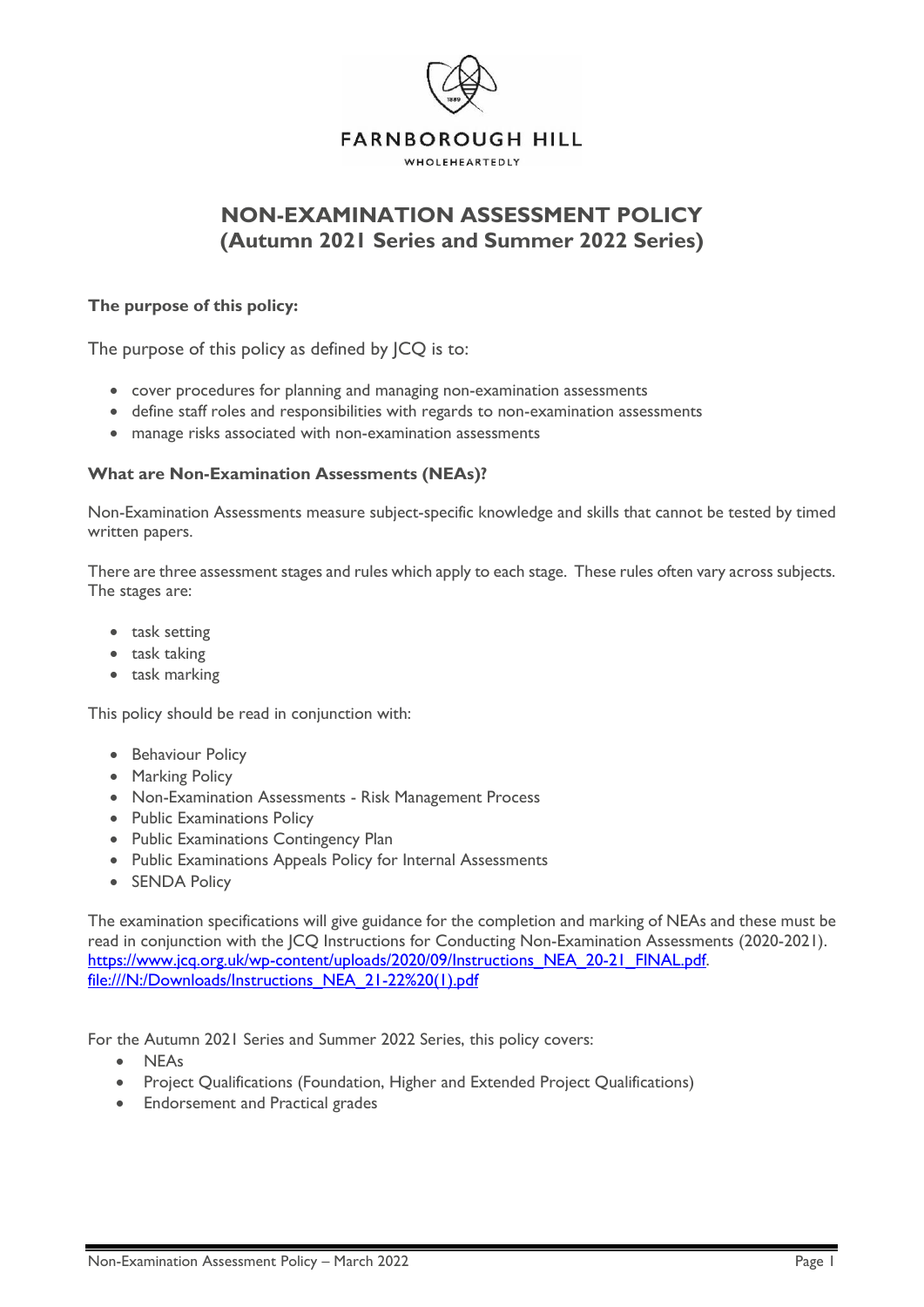#### **Staff Responsibilities**

#### **Senior Leadership Team**

- Accountable for the safe, secure and correct conduct of Non-Examination Assessments. Ensure that assessments comply with JCQ guidelines and awarding bodies' subject-specific instructions.
- Well in advance of the start date of the Non-Examination Assessment, begin co-ordinating with Heads of Department/subject to schedule.
- Map overall resource management requirements for the year. As part of this resolve:
	- o clashes/ problems over the timing or operation of controlled assessments
	- o issues arising from the need for particular facilities (for example, rooms, IT, time out of school etc)
- Ensure that all staff involved have a calendar of events.
- Communicate interim and final NEA deadlines to parents.
- Publish and update the *Non-Examination Assessment Policy*.
- Investigate reported issues of malpractice and be responsible for internal discipline of pupils, where required (see 'Malpractice' section).

#### **Heads of Department/Subject Leader**

- Decide on the awarding body and specification for a particular qualification and ensure that this is communicated to the Examinations Officer.
- Non-Examination Assessments may only be submitted at the end of the course.
- Well in advance of the start date of the Non-Examination Assessments, meet with the Deputy Head - Academic. Once they have been confirmed, ensure that they are entered onto the whole school calendar and interim and final deadlines are published to parents. (Sixth Form interim and final deadlines to be communicated to parents by head of Sixth Form).
- In advance of the NEA, to confirm any Access Arrangements that are currently in place with the Head of Learning Support.
- Ensure that candidates are aware of the JCQ documents *Information for Candidates – Non-examination Assessments Information for Candidates – Social Media* and go through the information with the candidates and ensure that they understand their responsibilities.
- Inform the Examinations Officer of the assessment dates in writing.
- Meet with the IT Manager to arrange for any necessary resources (rooms, ICT facilities, storage, backup, security, etc) to be available for the agreed dates. All requests must be given to the IT Manager in writing. ICT requirements and regulations are detailed in subject specifications and in the JCQ document *Instructions for Conducting Non-Examination Assessments 2021-2022*.
- Inform the Deputy Head Academic, Head of Sixth Form (A levels) and the Examinations Officer of the date and time, rooms and resources required, and security arrangements (for both assessment materials and candidates' work).
- Ensure that individual teachers understand their roles and responsibilities with regard to the Non-Examination Assessment.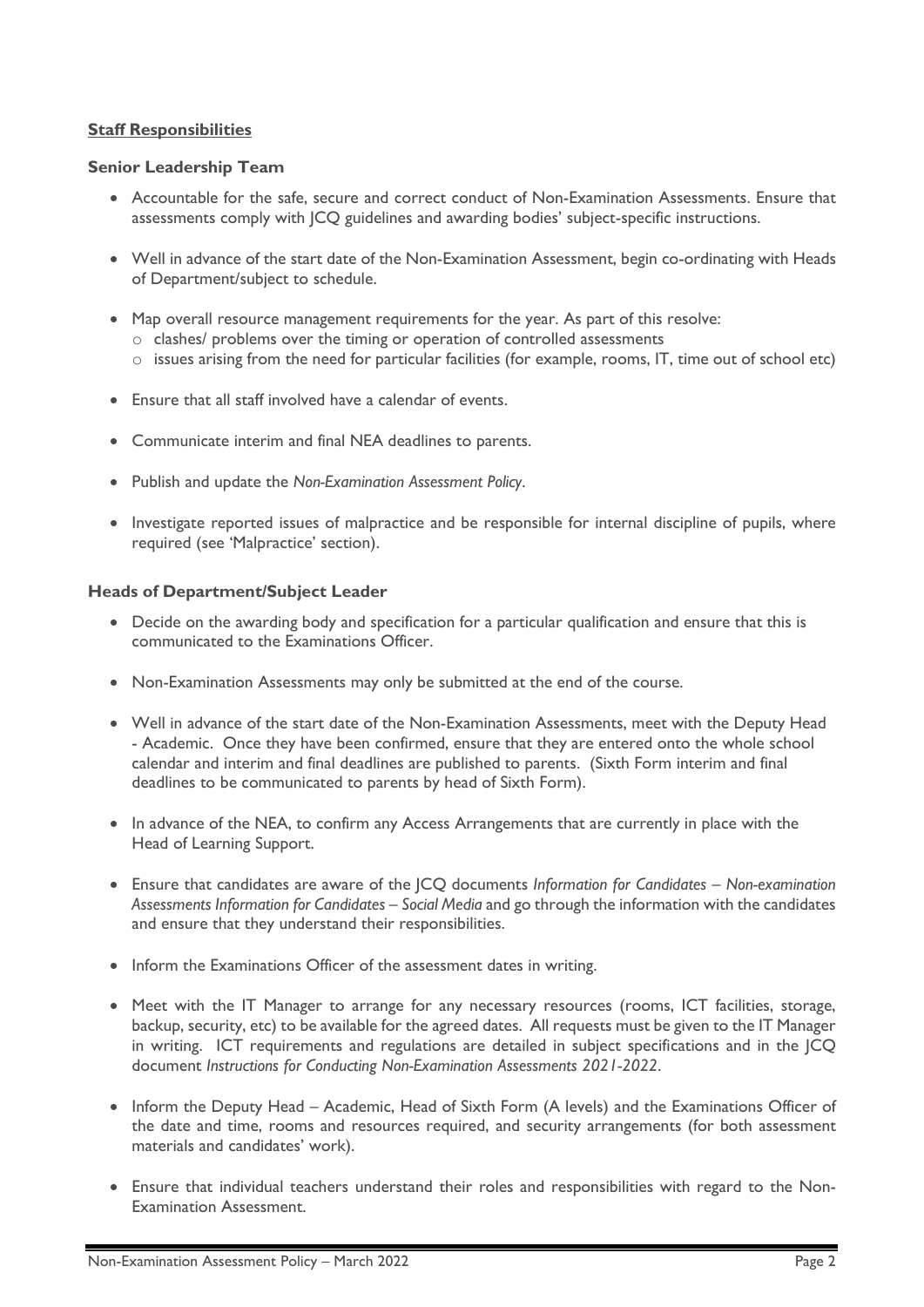- Ensure that individual teachers understand the requirements of the awarding body's specification and are familiar with the relevant teachers' notes, and any other subject specific instructions, including the JCQ '*Practical Skills Endorsement for the A level Sciences designed for use in England'* (Appendix 1, page 29) and the JCQ '*Spoken Language Endorsement for GCSE English Language specifications designed for use in England'* (Appendix 2, page 34) as set out in the Appendices of the JCQ *Instructions for Conducting Non-Examination Assessments.*
- Submit records of attendance to Examinations Officer.
- Where appropriate, develop new assessment tasks or contextualise sample awarding body assessment tasks to meet local circumstances, in line with awarding body specifications and requirements.
- Co-ordinate any catch-up sessions. The HOD must liaise with the Cover Manager if additional rooms and cover are required, and if IT facilities are needed.
- Ensure that provision is made for pupils who are entitled to Access Arrangements. It is worth remembering that this may include using IT resources eg a laptop, having additional time or having a reader. Liaise with the Head of Learning Support and Examinations Officer if clarification is required.
- Ensure appropriate procedures are followed to internally standardise/verify the marks awarded by subject teachers. Keep a record of the internal standardisation.
- Ensure the Non-Examination Mark Review process detailed below is followed.
- Informing the Examinations Officer in which session the Non-Examination Assessment is to be entered by including the Non-Examination Assessment on the examinations entry form as per all other units.
- Report suspected malpractice to relevant member of SLT immediately; Deputy Head Academic, Assistant Head – Sixth Form (if A level), and Assistant Head – Assessment, Digital Information Management (see Malpractice section).
- Ensure that electronic copies of any hard copies of Non-Examination Assessments that are posted are retained at the Centre. It is also best practice to take photographs of any completed Art and Design and Technology projects.

### **Teaching Staff**

- Understand and comply with the general guidelines contained in the JCQ document *Instructions for conducting Non-Examination Assessments 2021-2022.*
- Familiarise themselves with the JCQ document *Notice to Centres – Sharing Non-Examined Assessment Material and Candidates' Work.*
- Understand and comply with the awarding body specification for conducting Non-Examination Assessment, including any subject-specific instructions, teachers' notes or additional information on the awarding body's website. Word and time limits should be adhered to. Candidates must also understand that information from published sources must be referenced to avoid plagiarism.
- Supply to the Examinations Officer details of all unit codes for Non-Examination Assessments (along with unit codes for written papers) when requested.
- Obtain confidential materials/tasks set by awarding bodies in sufficient time to prepare for the assessment(s) and ensure that such materials are stored securely at all times.
- Ensure that they are each given a copy of the marking criteria and they know the assessment criteria which they are expected to meet.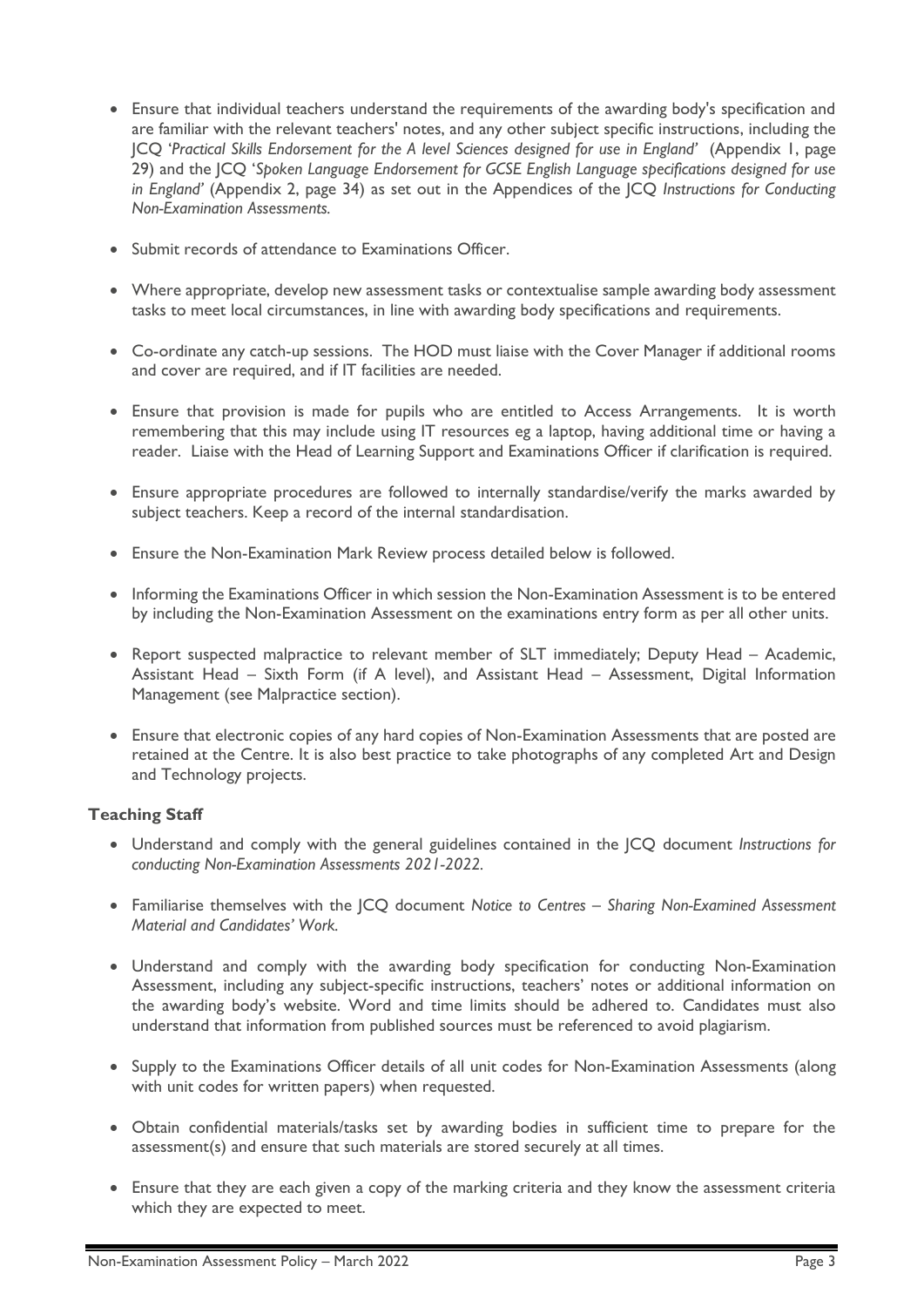- Ensure that candidates adhere to presentation requirements, eg handwritten material must be in BLACK ink.
- Supervise assessments. Undertake the tasks required under the regulations, only permitting assistance to pupils as the specification and JCQ regulations allow. Ensure that there is sufficient supervision to enable the work of a candidate to be authenticated.
- Remind candidates to keep their own work secure at all times and not share completed/partially completed work on-line, on social media or through any other means.
- Ensure that Access Arrangements are applied as appropriate. Ask the Head of Learning Support for any assistance required for the administration and management of access arrangements.
- For each assessment, record the following (via an attendance register): date and time, the name of the supervisor, names of girls present/absent, details of any incidents. Complete a seating plan, where relevant.
- When reviewing candidates' work, unless prohibited by the specification, provides oral and written advice at a general level. If any assistance is given which goes beyond general advice, this must be recorded and taken into account when marking or submitted to the external examiner.
- Retain candidates' work securely between assessment sessions (if more than one) in a locked cupboard/filing cabinet. This includes work stored in electronic format. If unable to do so, see the Examinations Officer for advice. Work that is not required for moderation purposes must also be stored securely.
- Inform teachers teaching in adjacent classrooms that Non-Examination Assessments are taking place so that colleagues are aware and do not devise noisy lessons.
- Give absent candidates the opportunity to make up missed Non-Examination Assessments. If this is not possible, eg because the scheduled assessment invoices a whole group, then speak with the Examinations Officer who will contact the awarding body for advice.
- If a candidate has been subject to prolonged illness or other misfortune during the period of controlled assessment, inform the Examinations Officer who will apply to the awarding body for Special Consideration.
- Mark internally assessed components using the mark schemes provided by the awarding body. Teachers are allowed to take work home to mark provided they take sensible precautions regarding its security. Ensure that when work has been assessed, candidates are not allowed to revise it.
- Conduct an internal moderation/standardisation following good practice guidelines in the specification and in JCQ instructions for conducting Non-Examination Assessments 2021-22. Retain evidence of internal moderation/standardisations.
- You must inform candidates of their Centre assessed marks and allow them to request a review of the Centre's marking before marks are submitted to the awarding body.
- Follow the Non-Examination Assessment Mark Review procedure detailed below and ensure school deadlines are met.
	- o For the Autumn 2021 Series, Friday 15 October 2021 is the deadline for submitting marks to pupils and any requested reviews (within a five-day period) should be resolved by Tuesday 2 November 2021 for EPQs.
	- o For the Summer 2022 Series, Friday 22 April 2022 is the deadline for submitting marks to pupils and any requested reviews (within the five-day period) should be resolved by Wednesday 4 May 2022 for Year 9 (FPQ/HPQ), Year 11 and Upper Sixth.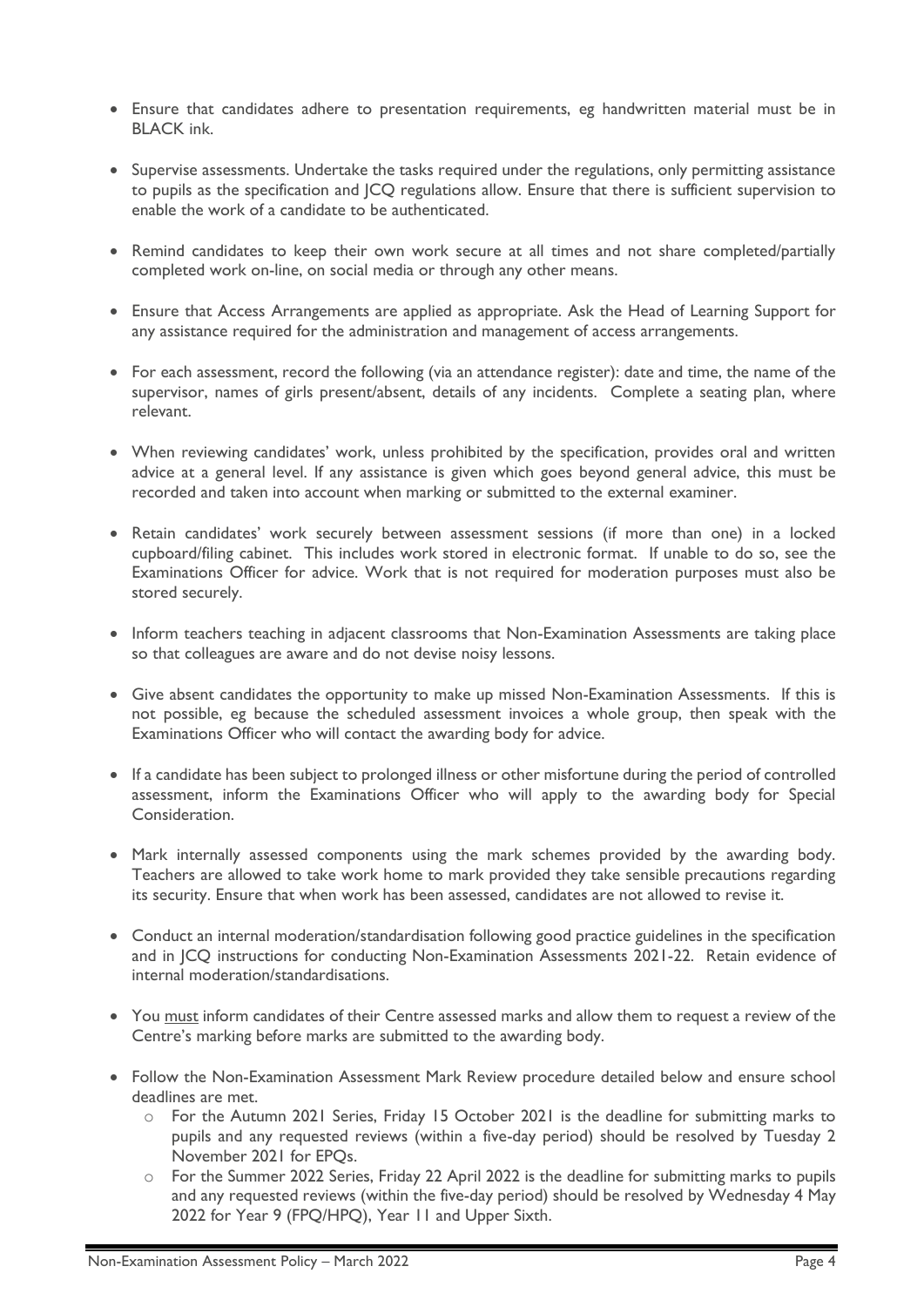- Only once the mark review time has elapsed and any outstanding reviews completed submit marks through the Examinations Officer to the awarding body when required, keeping a record of the marks awarded. Marks for all candidates, not just the sample submitted, must be checked by the Centre for both addition and transcription errors before submission.
- Ensure that the external moderators receive the correct sample of work to review.
- Ensure that the package in which the work is dispatched to external moderators is robust and securely fastened. Obtain proof of dispatch.
- To comply with JCQ regulations, ensure that pupils sign a declaration form on completion of an assessment to confirm that the work submitted is their own unaided work.
- To comply with JCQ regulations, supervising teachers must also sign a declaration of authentication form after the work has been completed confirming that:
	- o the work is solely that of the candidate concerned
	- o the work was completed under the requested conditions
	- o signed candidate declarations are kept on file
- Post-completion, retain candidates' work securely until the closing date for enquiries about results. In the event that an enquiry is submitted, retain candidates work securely until the outcome of the enquiry and any subsequent appeal has been conveyed to the Centre.
- Teaching staff must be reminded that failure to report allegations of (suspected) malpractice constitutes malpractice in itself.

#### **Examinations Officer**

- Issue Heads of Department with the up to date *JCQ Information for Candidates - Non-Examination Assessments* and the JCQ *Information for Candidates – Social Media* every September**.** The Examinations Officer must ensure that the Head of Department has gone through the information with the candidates so that they understand their responsibilities.
- Enter pupils for individual units, whether assessed by Non-Examination Assessment, external examination or on-screen test, as requested by the HOD, before the deadline for final entries.
- Where confidential materials are directly received by the Examinations Office, to be responsible for receipt, safe storage and safe transmission, whether in digital or hard copy format.
- Deal with any issues relating to long term absence, loss of work, candidates re-entering/components.
- Deal with all other issues relating to controlled assessments such as remarks and/or appeals.
- Apply for Special Consideration, where appropriate.
- Apply for re-moderation of a cohort's work if requested by a HOD and appropriate member of the SLT.

#### **Head of Learning Support**

• Ensure Access Arrangements have been applied for and that all relevant staff are aware of any Access Arrangements which need to be applied for Non-Examined Assessments, via communication with the Heads of Department.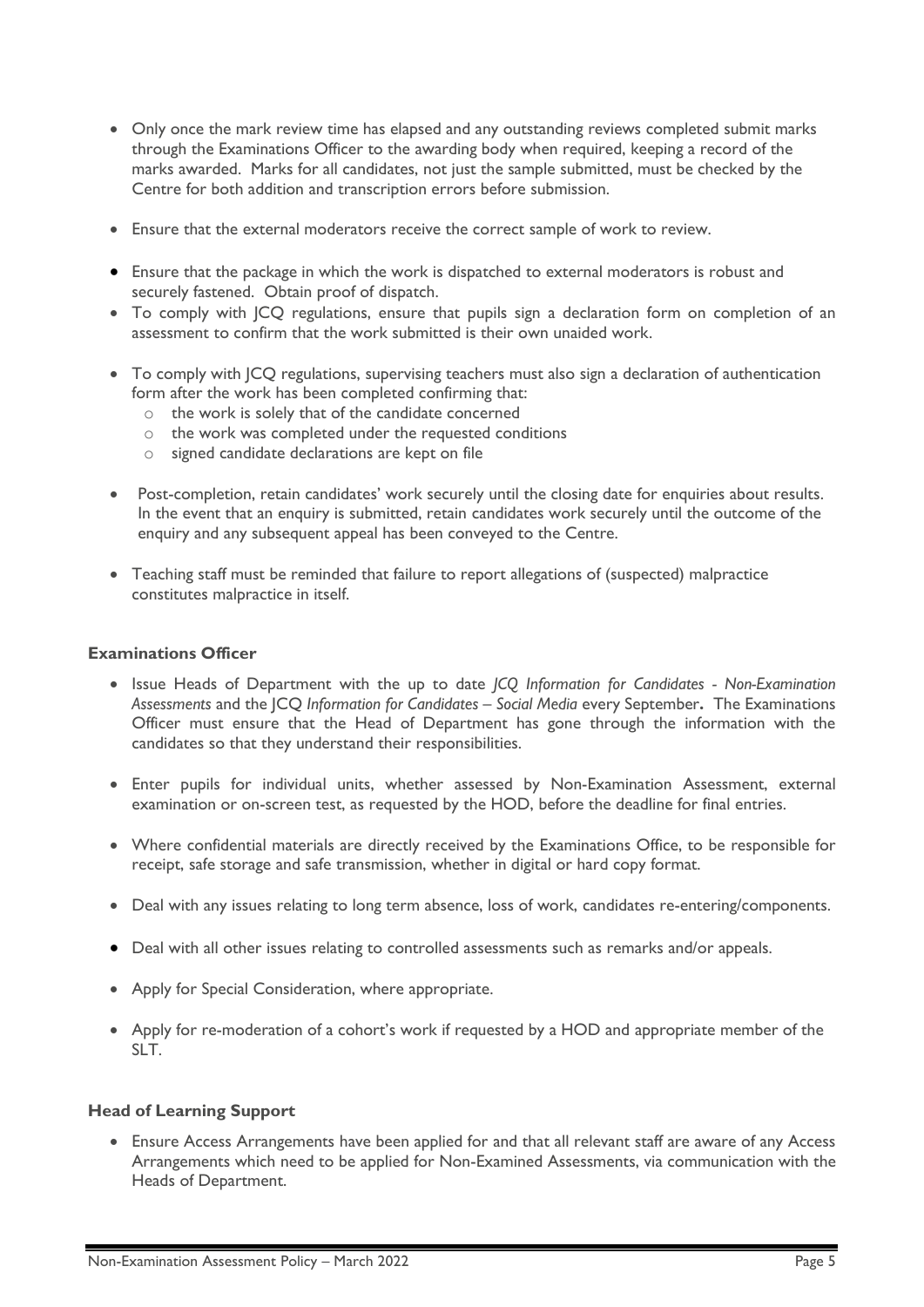• Work with teaching staff to ensure requirements for support staff are met particularly the need for laptops.

#### **IT Manager/CST**

- Discuss requirements with the HOD/Subject Leader well in advance of the start of the Non-Examination Assessment.
- Be responsible for organising the setting up and managing the access to secure areas and to utilise appropriate security safeguards.
- Manage concurrent access to secure and normal areas.
- Back up the Non-Examination Assessments using the most appropriate method after every session.
- Assist the Heads of Department as required with the encryption of any sensitive digital media to ensure the security of the data stored

#### **Marking and Internal Standardisation**

Following Ofqual's issue of new conditions, requirements and guidance for Awarding Organisation controls for Centre assessments (regulations which came into force on 13 February 2020 with Awarding Organisations being fully compliant by 1 September 2021) the following process and procedures have been put in place at Farnborough Hill to deliver **Centre Assessment Standards Scrutiny** (CASS). To comply with the requirements of CASS, a Quality Assurance (QA) Lead/Lead Internal Verifier is appointed for each NEA to ensure:

- Internal standardisation of marks across assessors and teaching groups takes place as required
- Staff not familiar with mark scheme eg NQTs are fully supported
- Staff are familiar with the Farnborough Hill Marking Policy and Awarding Organisation assessment objectives, mark schemes and their application
- Staff undertake any relevant training on mark schemes and application
- Accurate internal standardisation, including:
	- o obtaining reference materials at an early stage in the course
	- o hold preliminary trial marking session prior to marking of NEA
	- $\circ$  carry out further trial marking at appropriate points during the NEA marking process
	- o after majority of marking has been completed, holds a meeting to make final adjustments
	- o make final adjustments to marks prior to submission of marks to Awarding Organisations, retaining work and evidence of standardisation
- Retain evidence that internal standardisation has been carried out

#### **Malpractice during Non-Examination Assessments**

Where malpractice is suspected, ie bringing in prepared texts for use in a Non-Examination Assessment, or collaborating with another pupil inappropriately, the Head of Department should notify the Assistant Head immediately, with full details of the issue and evidence, where possible. Failure to report allegations of malpractice or suspected malpractice constitutes malpractice in itself.

The Assistant Head and Deputy Head - Academic, will then speak to the Head and Examinations Officer, who will deal with the matter following JCQs policies and procedures. The JCQ document *Suspected Malpractice in Examinations and Assessments: Policies and Procedures* will be consulted.

The Head of Department should decide whether the suspected malpractice affects the whole of the Non-Examination Assessment, or is only a risk to one discreet section.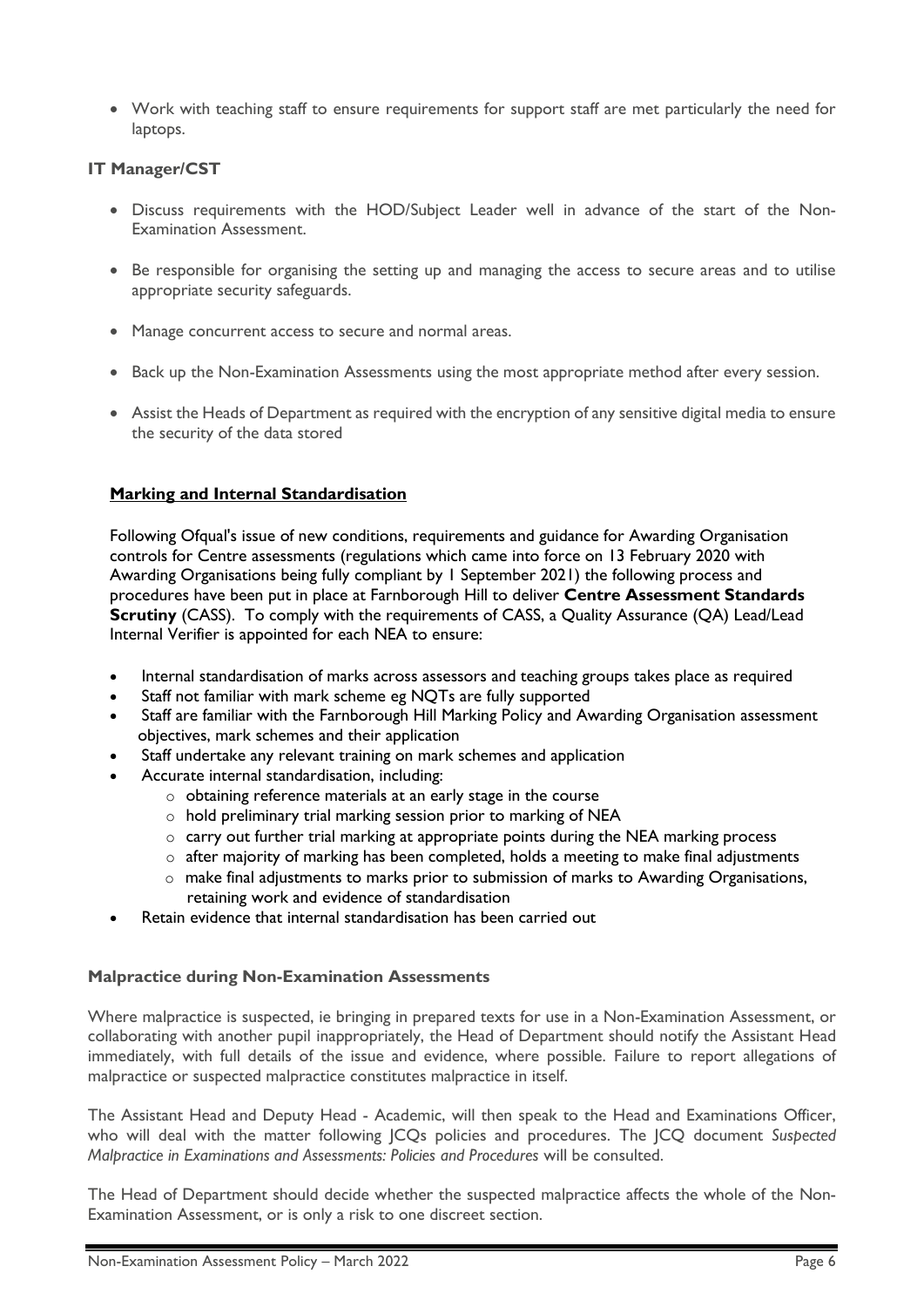The Assistant Head will investigate the issue further, in consultation with the Head of Department. Where it is considered that malpractice has occurred the Head will be notified, who will contact the parents regarding this issue.

The following regulations from JCQ document *Instructions for conducting Non-Examination Assessments* should be considered:

#### **What should a Centre do if it suspects malpractice?**

If irregularities in controlled assessments are discovered prior to the candidate signing the authentication statement, the Centre should deal with the irregularity under its own internal procedures. There is no requirement to report the irregularity to the awarding body. Details of any work which is not the candidate's own must be recorded on the record form.

If irregularities in controlled assessments are identified after the candidate has signed the authentication statement, the Head of Centre must notify the relevant awarding body at the earliest opportunity. If malpractice is found the awarding body will apply a penalty.

The work cannot be re-done, however the School may decide to allow the candidate to do an alternative piece of work, which must be on a different topic, if having no controlled assessment submission is likely to cause a considerable impact to the overall final examination grade. Where significant extra supervision is required in order to meet the requirements of the controlled assessment, the pupil may be asked to pay for the cost of the extra supervision time required.

The School may decide to impose further disciplinary measures upon the pupil as appropriate within the School's *Behaviour Policy including Rewards and Sanctions*.

## **Reviews of Marking and Appeals – For all Centre Assessed Marks**

In accordance with the Code of Practice for the conduct of external qualifications produced by  $|CQ$ , Farnborough Hill is committed to ensuring that whenever its staff mark candidates' work this is done fairly, consistently and in accordance with the awarding body's specification and subject-specific associated documents.

Candidates' work is marked by staff who have appropriate knowledge, understanding and skills. Farnborough Hill is committed to ensuring that work produced by candidates is authenticated in line with the requirements of the awarding body. Where a number of subject teachers are involved in marking candidates' work, internal moderation and standardisation will ensure consistency of marking. Staff will remain up to date with current internal assessment rationale and will attend appropriate training when necessary.

Once candidates' work has been marked, and internal moderation completed, each candidate will receive her mark. This will be returned to her on the **Farnborough Hill 'NEA Mark Sheet'** (an example of which can be found in Appendix A). This document will also have details of the measures which are in place to ensure accurate marking and moderation, and information about how to request a review. The candidate may also request a copy of the assessment criteria that have applied to her work, to help her understand her mark.

If a candidate is satisfied with her mark and believes that it reflects the standard of work submitted, there is nothing further to do other than return the NEA Mark Sheet to her teacher. If, however, she wishes to request a review of her marking before the results are submitted to the awarding body, the process is as follows:

1. The candidate will need to complete a **Farnborough Hill 'Request for NEA Mark Review'** form (see Appendix B for an example). The candidate will need to sign this form. On this form, the candidate will need to state, precisely, the areas of her work in which she feels the mark scheme has **not** been applied correctly. By signing, she will acknowledge that the review may lead to a change in her mark,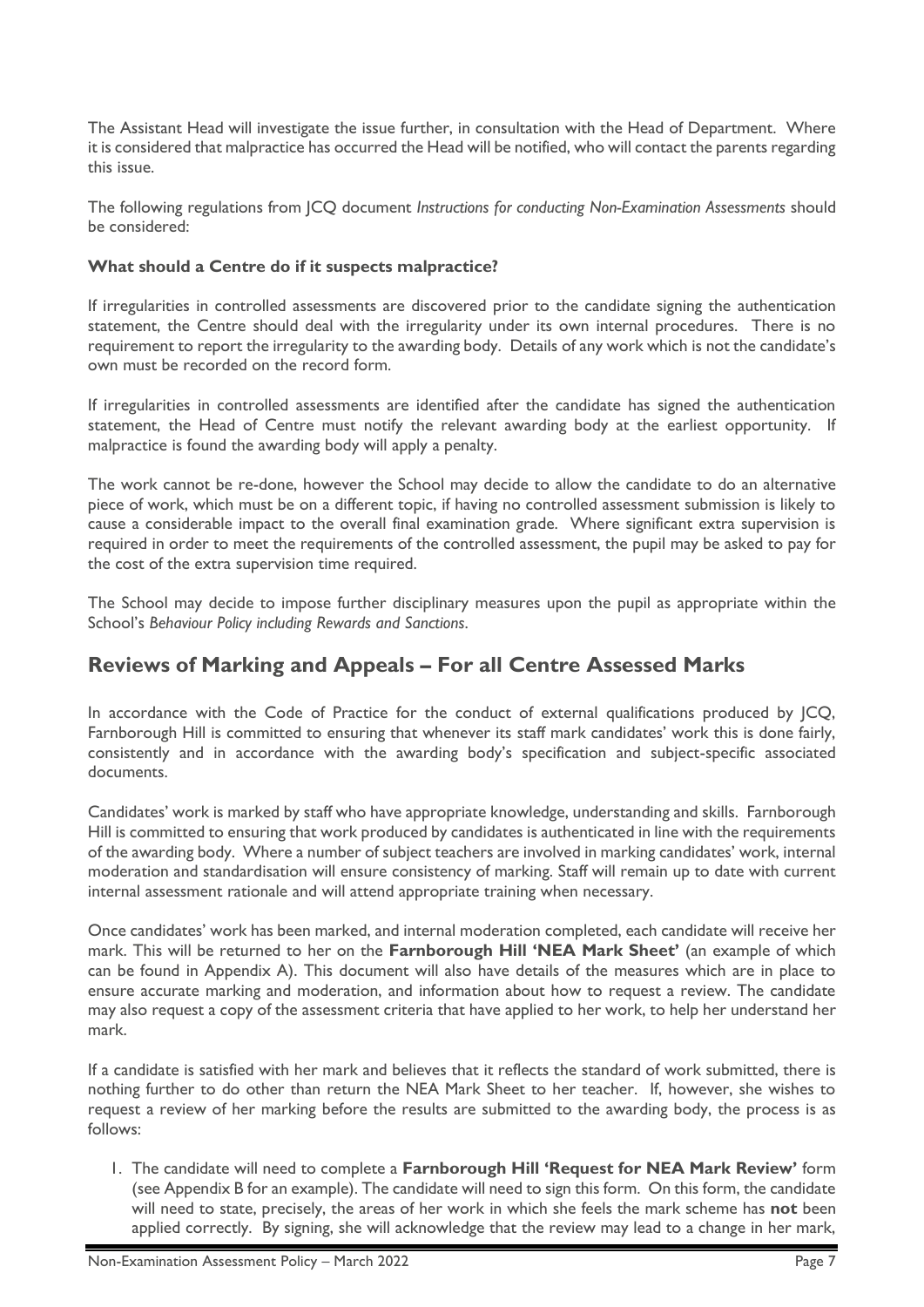and this change could involve the mark going down. **In addition, a parent must countersign the form to acknowledge and accept that a £35.00 administration fee will be added to their school bill for this review.**

- 2. There will be a strict deadline and procedure for the return of this form to the Examinations Officer.
	- a. The deadline will be printed on the **Farnborough Hill 'NEA Mark Sheet'**. The deadline will usually be **five working days** from the day on which the candidate received her mark, which will be no later than Friday 22 October 2021 for the Autumn 2021 Series and Friday 29 April 2022 for the Summer 2022 Series. For example, if the candidate receives her mark on a Friday, she must return the form to the Examinations Officer by the end of the following Friday.
	- b. Reviews will not be completed if forms are returned after this deadline.
	- c. This deadline is necessary to ensure that the review can be completed before marks are reviewed as part of the evidence for Teacher Assessed Grades and, in the case of endorsement grades, submitted to the Awarding Organisation...
- 3. Once a 'Request for NEA mark review' form has been received, the Examinations Officer, in consultation with the Deputy Head (Academic) and the Assistant Head, will arrange for a review of the mark awarded to the NEA. The review will be conducted by an assessor who has appropriate competence, has had no previous involvement in the assessment of that candidate and has no personal interest in the outcome of the review. The reviewer will ensure that the Mark Scheme has been applied correctly to the candidate's mark. If the review must take place remotely, then the original materials will be held at the Centre, with the reviewer being provided with copies of the candidate's work. The reviewer will ensure that the candidate's mark is consistent with the standard set by the Centre.
- 4. When the review has been completed, the candidate will be informed in writing of its outcome.
- 5. The outcome of the review of the School's marking will be made known to the Head of Centre and will be recorded. A written record will be kept and made available to the awarding body upon request. Should the review of the School's marking bring any irregularity in procedures to light, the awarding body will be informed immediately.

For the Summer 2021 Series, there will be no external moderation of NEAs or endorsement grades and no appeals to the Awarding Organisation. The internal review process is in place to ensure consistency of marking within the Centre.

This policy is reviewed annually by the Deputy Head - Academic, Assistant Head and Examinations Officer.

The next review is due in September 2022.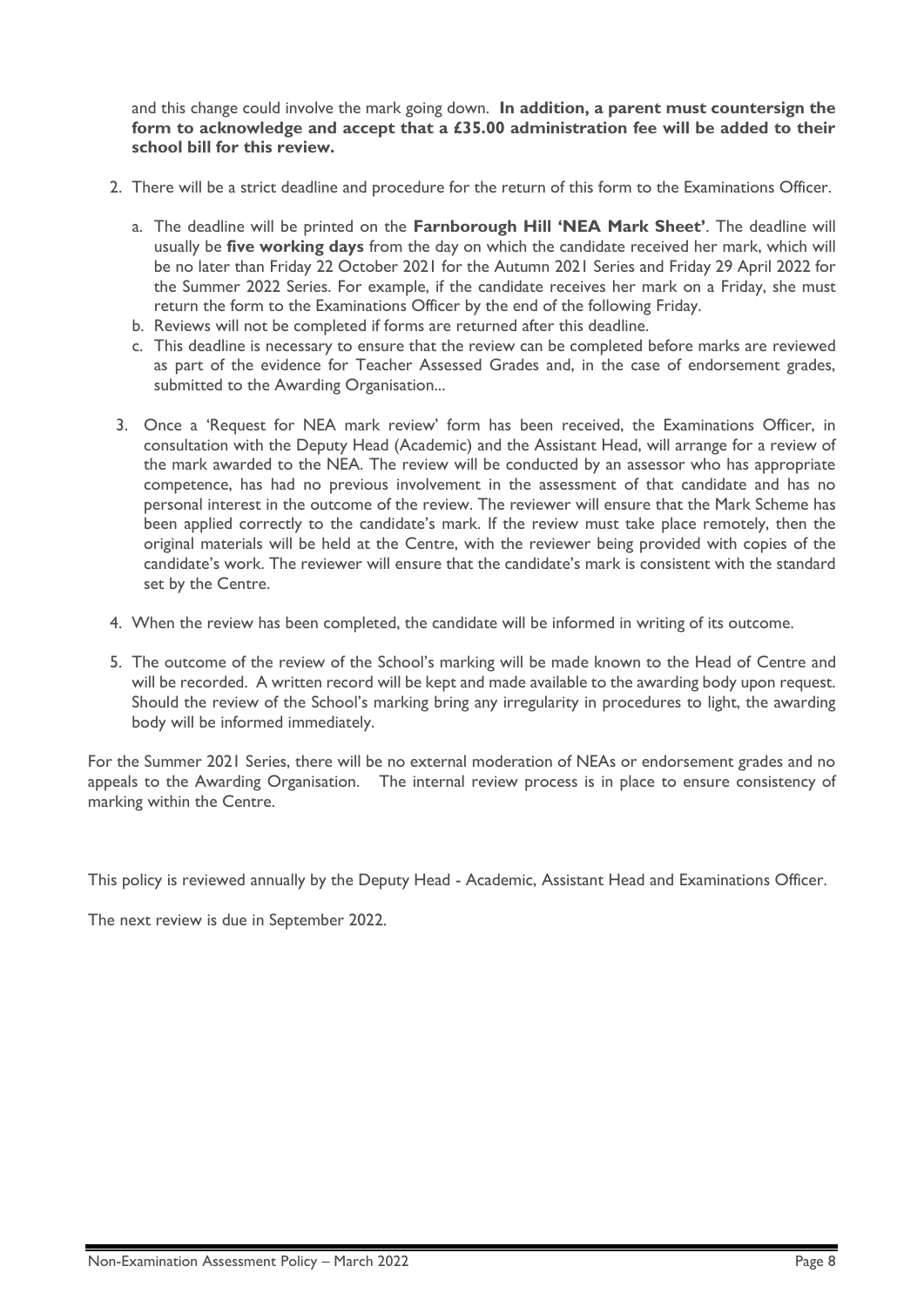# **NON-EXAMINATION ASSESSMENT MARK SHEET**

| For all Centre assessed marks     |                                                  |
|-----------------------------------|--------------------------------------------------|
| <b>Candidate Name:</b>            | A Another                                        |
| <b>Candidate Number:</b>          | 1234                                             |
| <b>Series:</b>                    | Month / Year                                     |
| <b>Subject:</b>                   | <b>GCSE Classical Civilisation</b>               |
| <b>Unit / Component:</b>          | A354 Culture and Society in the Classical World. |
| <b>Mark awarded:</b>              | 45/60                                            |
| Date of receipt of work and mark: | Day / Date / Month                               |

#### **Explanation of how my work has been marked and moderated:**

*eg from GCSE Classical Civilisation. Three teachers from the Classics Department have been involved in the marking and moderation of your Controlled Assessment.*

*An initial discussion was held within the department to formulate a mark scheme for this Controlled Assessment essay title.*

*A first meeting was then held at which this mark scheme was discussed and agreed and the attached OCR assessment criteria were also discussed. At this meeting three essays, written by candidates of different abilities, were selected. All three essays were marked independently by each of the teachers named above.*

*A second meeting was then held at which these essays were discussed in relation to the agreed mark scheme and OCR assessment criteria. Once the marking had been standardised i.e. once we were satisfied that the staff collectively understood the mark scheme and were awarding marks consistently, the remaining essays were divided up between the teachers named above.*

*Time was set aside for the teachers to mark their allocation of essays independently, both in school and in their own time.*

*Finally, when all the essays were marked, a third meeting was held at which the teachers reviewed each other's marking and discussed whether the mark scheme and the OCR assessment criteria had been correctly and fairly applied. Where appropriate, teachers countermarked the essays marked by their colleagues and a collective agreement was made on what mark should be awarded for each candidate.*

*This concluded the internal standardisation process. The next step will be for the marks to be uploaded to OCR. Then, a sample of essays, requested at random by OCR, will be sent to an external moderator (someone employed by OCR) to moderate or review our marking to ensure consistency in marking between Centres.*

**The moderation process may lead to mark changes. As with any component of a public examination, you will not know your final marks until you receive your results. This process is outside the control of Farnborough Hill.**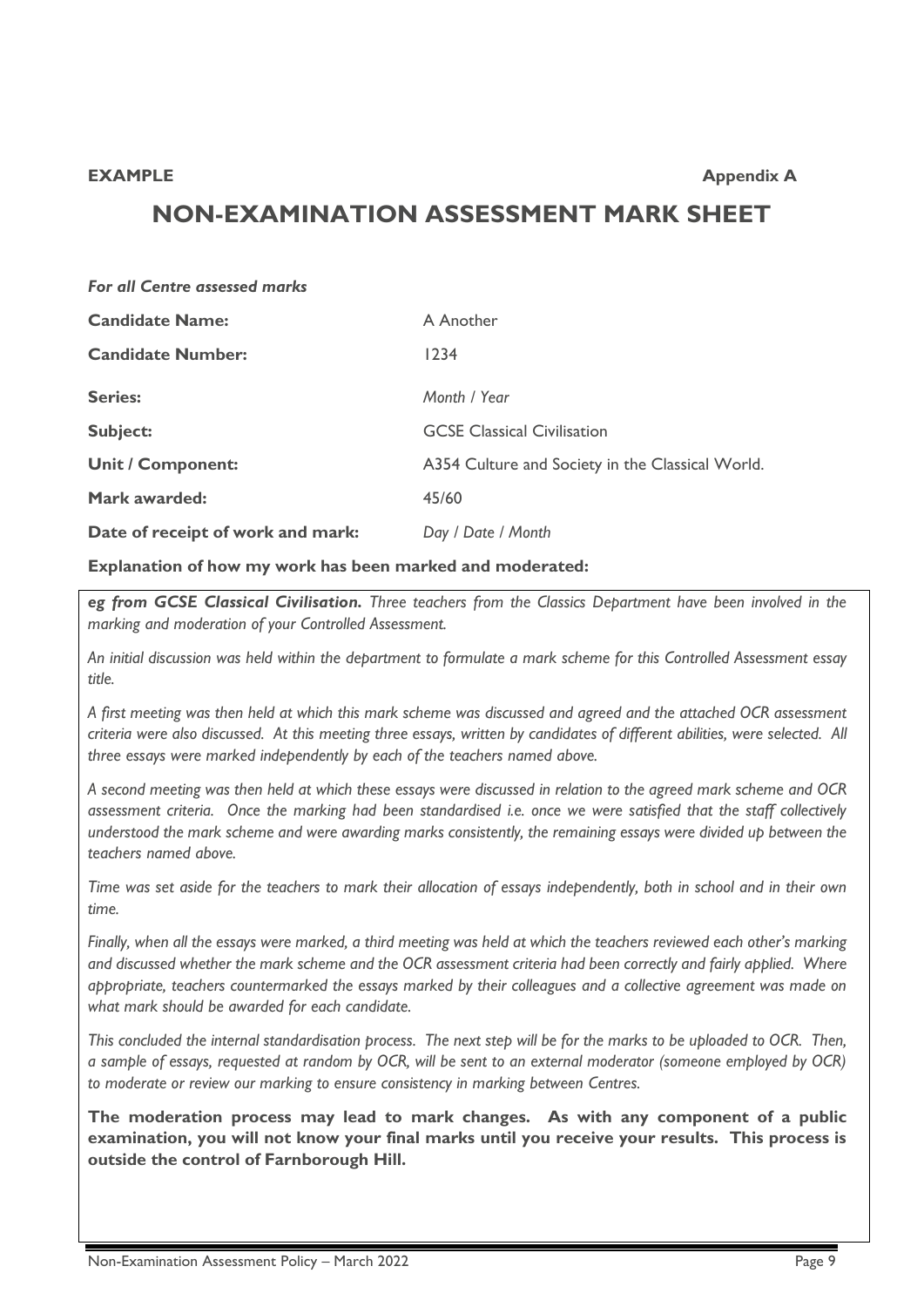#### **Next Steps**

If, having studied your marked work and, having read the information on the Non-Examination Assessment Mark Sheet, you are satisfied that the mark awarded is a fair reflection of the standard of work submitted sign below and hand in to your teacher.

I am satisfied with the marks awarded by the School.

Name: Signature:

Date<sup>.</sup>

If, however, you believe that this is not the case, please follow the instructions detailed in the Review Process section (*below*).

Please also remember that your work has been internally assessed at Farnborough Hill and that the mark awarded is not a final mark. After candidates' work has been internally assessed, it is moderated by the warding body to ensure consistency in marking between Centres. This process is outside the control of Farnborough Hill. The final mark will be published alongside the results for all other examined and nonexamined assessments when you receive your results.

#### **Review Process**

- 1. You will need to complete a Farnborough Hill 'Request for NEA mark review' form. You will need to sign this form. On this form, you will need to state, precisely, the areas of your work which you feel have been wrongly assessed. **By signing, you will acknowledge that the review may lead to a change in your mark, and this change could involve the mark going down.**
- 2. A parent must countersign your 'Request for NEA Mark Review' to acknowledge and accept that a £35.00 administration fee will be added to their school bill for this review.
- 3. You will need to return this form, either in person or electronically, to the Examination Officer.
- 4. There will be a strict deadline for the return of this form:
	- a. The deadline for the return of this form is usually **within five working days from receipt of mark**
	- b. Reviews will not be completed if forms are returned after this deadline.
	- c. This deadline is necessary to ensure that the review can be completed before marks are submitted to the Examination Board. The School does not want the marking review process to lead to additional restrictions, for all candidates, on the time available to complete their NEA. This means it is necessary to limit the amount of time available to request a review of marking.
- 5. Once a 'Request for NEA Mark Review' form has been received, the Examinations Officer, in consultation with the Deputy Head (Academic) and the Assistant Head, will arrange for a review of the mark awarded to the NEA. The review will be conducted by an assessor who has appropriate competence, has had no previous involvement in the assessment of that candidate and has no personal interest in the review ie no personal connection through family or friendship.
- 6. When the review has been completed, the candidate will be informed in writing of its outcome. Candidates should be aware that marks may not increase after review: they can even go down.
- 7. The outcome of the review of the School's marking will be made known to the Head of Centre and will be recorded. A written record will be kept and made available to the awarding body upon request.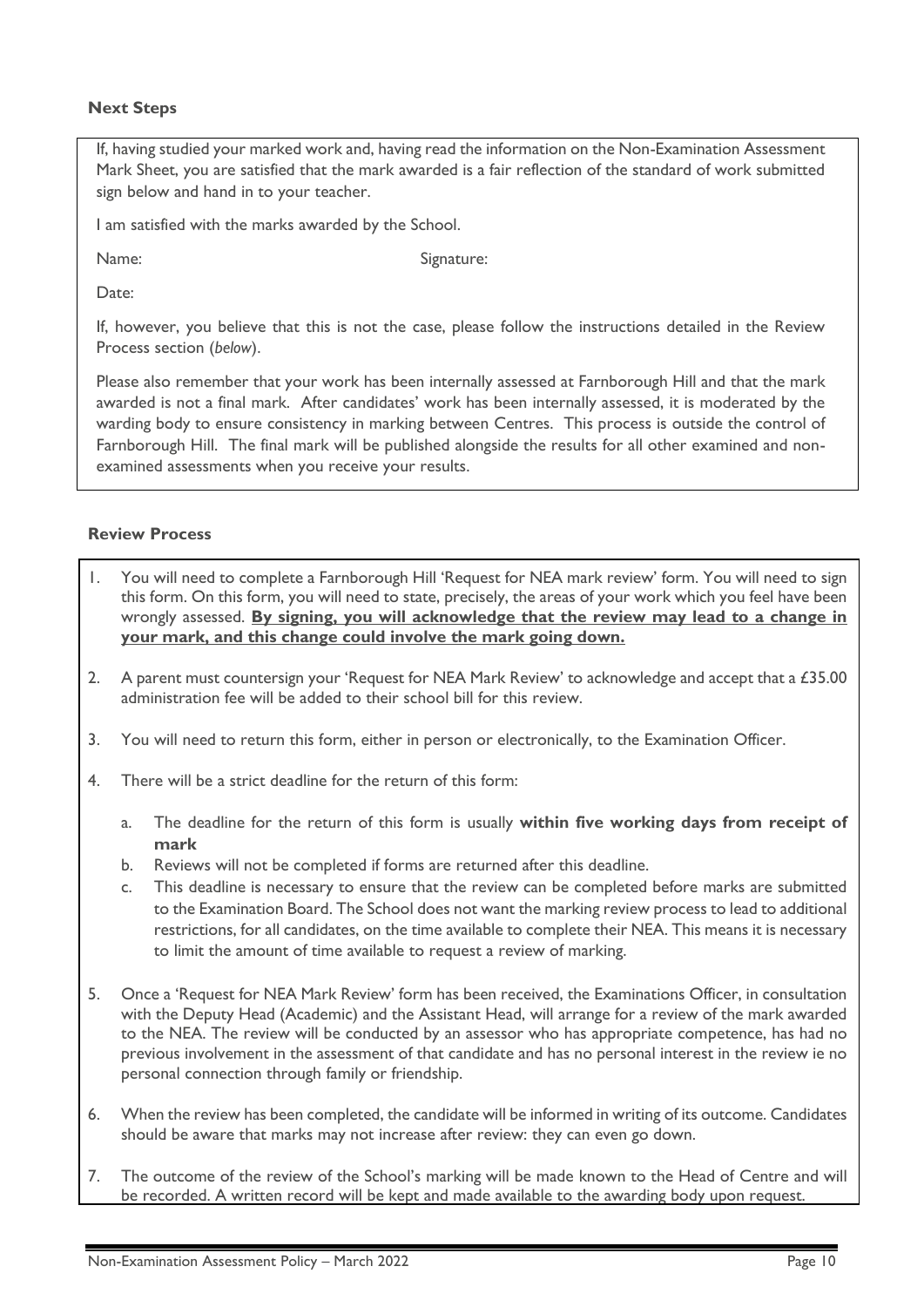# **REQUEST FOR NON-EXAMINATION ASSESSMENT MARK REVIEW**

| <b>Candidate Name:</b>                                                   | A Another                                                             |  |  |
|--------------------------------------------------------------------------|-----------------------------------------------------------------------|--|--|
| <b>Candidate Number:</b>                                                 | 1234                                                                  |  |  |
| <b>Series:</b>                                                           | Month / Year                                                          |  |  |
| <b>Subject:</b>                                                          | <b>GCSE Classical Civilisation</b>                                    |  |  |
| <b>Unit / Component:</b>                                                 | A354 Culture and Society in the Classical World.                      |  |  |
| <b>Mark awarded:</b>                                                     | 45/60                                                                 |  |  |
| Date of receipt of work and mark:                                        | Day / Date / Month / Year                                             |  |  |
| Date by which this form must be<br>returned to the Examinations Officer: | Day / Date / Month / Year (five working days from receipt of<br>mark) |  |  |
| <b>Grounds of appeal:</b>                                                |                                                                       |  |  |

**Please state, precisely, the areas of your work which you feel have been wrongly assessed with reference to the examination board's published assessment criteria.** 

 $\_$  , and the contribution of the contribution of the contribution of the contribution of the contribution of  $\mathcal{L}_\text{max}$ 

 $\_$  , and the contribution of the contribution of the contribution of the contribution of the contribution of  $\mathcal{L}_\text{max}$ 

 $\_$  ,  $\_$  ,  $\_$  ,  $\_$  ,  $\_$  ,  $\_$  ,  $\_$  ,  $\_$  ,  $\_$  ,  $\_$  ,  $\_$  ,  $\_$  ,  $\_$  ,  $\_$  ,  $\_$  ,  $\_$  ,  $\_$  ,  $\_$  ,  $\_$  ,  $\_$  ,  $\_$  ,  $\_$  ,  $\_$  ,  $\_$  ,  $\_$  ,  $\_$  ,  $\_$  ,  $\_$  ,  $\_$  ,  $\_$  ,  $\_$  ,  $\_$  ,  $\_$  ,  $\_$  ,  $\_$  ,  $\_$  ,  $\_$  ,

 $\_$  , and the contribution of the contribution of the contribution of the contribution of the contribution of  $\mathcal{L}_\text{max}$ 

 $\_$  ,  $\_$  ,  $\_$  ,  $\_$  ,  $\_$  ,  $\_$  ,  $\_$  ,  $\_$  ,  $\_$  ,  $\_$  ,  $\_$  ,  $\_$  ,  $\_$  ,  $\_$  ,  $\_$  ,  $\_$  ,  $\_$  ,  $\_$  ,  $\_$  ,  $\_$  ,  $\_$  ,  $\_$  ,  $\_$  ,  $\_$  ,  $\_$  ,  $\_$  ,  $\_$  ,  $\_$  ,  $\_$  ,  $\_$  ,  $\_$  ,  $\_$  ,  $\_$  ,  $\_$  ,  $\_$  ,  $\_$  ,  $\_$  ,

 $\_$  ,  $\_$  ,  $\_$  ,  $\_$  ,  $\_$  ,  $\_$  ,  $\_$  ,  $\_$  ,  $\_$  ,  $\_$  ,  $\_$  ,  $\_$  ,  $\_$  ,  $\_$  ,  $\_$  ,  $\_$  ,  $\_$  ,  $\_$  ,  $\_$  ,  $\_$  ,  $\_$  ,  $\_$  ,  $\_$  ,  $\_$  ,  $\_$  ,  $\_$  ,  $\_$  ,  $\_$  ,  $\_$  ,  $\_$  ,  $\_$  ,  $\_$  ,  $\_$  ,  $\_$  ,  $\_$  ,  $\_$  ,  $\_$  ,

 $\_$  , and the set of the set of the set of the set of the set of the set of the set of the set of the set of the set of the set of the set of the set of the set of the set of the set of the set of the set of the set of th

 $\_$  ,  $\_$  ,  $\_$  ,  $\_$  ,  $\_$  ,  $\_$  ,  $\_$  ,  $\_$  ,  $\_$  ,  $\_$  ,  $\_$  ,  $\_$  ,  $\_$  ,  $\_$  ,  $\_$  ,  $\_$  ,  $\_$  ,  $\_$  ,  $\_$  ,  $\_$  ,  $\_$  ,  $\_$  ,  $\_$  ,  $\_$  ,  $\_$  ,  $\_$  ,  $\_$  ,  $\_$  ,  $\_$  ,  $\_$  ,  $\_$  ,  $\_$  ,  $\_$  ,  $\_$  ,  $\_$  ,  $\_$  ,  $\_$  ,

 $\_$  , and the contribution of the contribution of the contribution of the contribution of the contribution of  $\mathcal{L}_\text{max}$